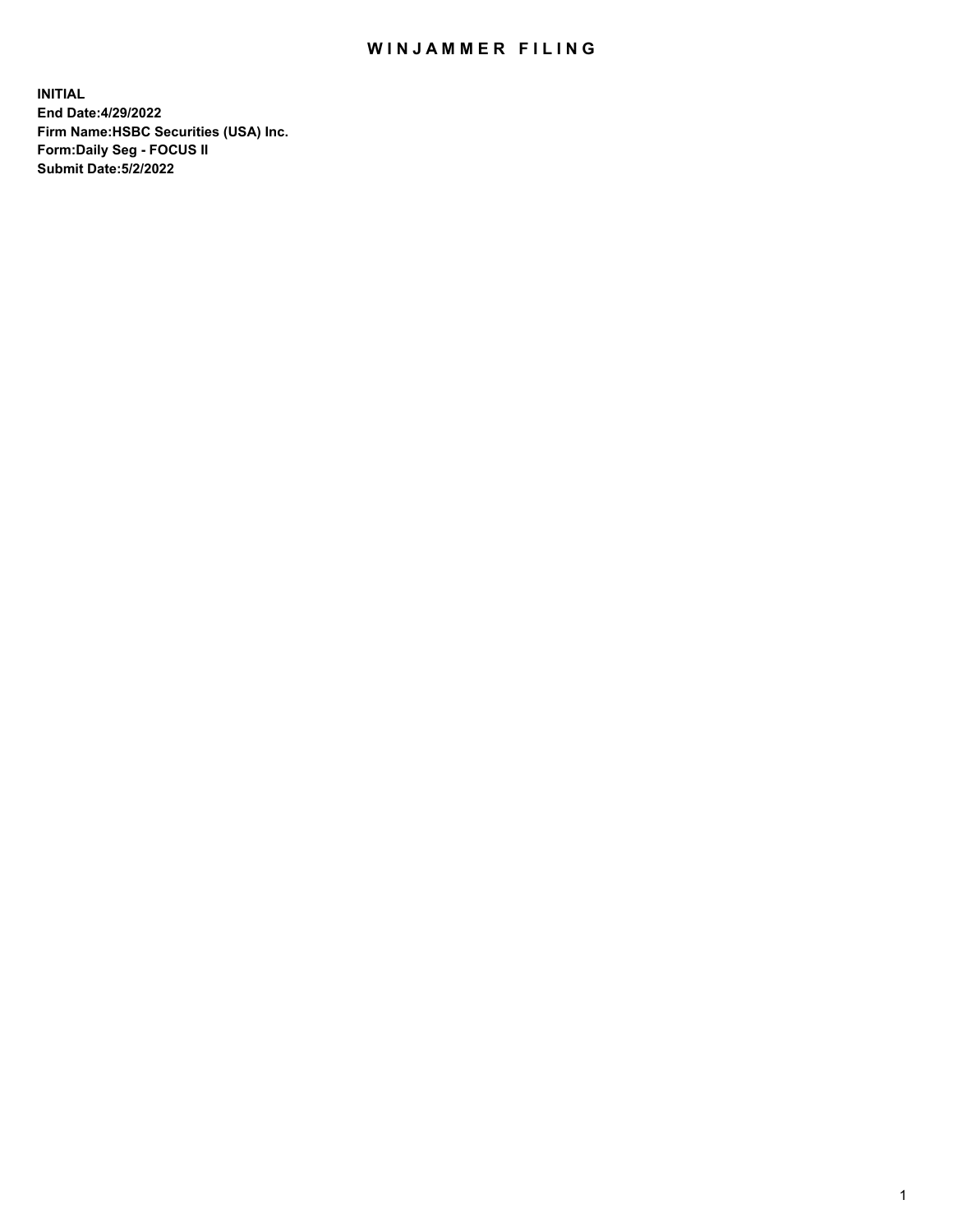**INITIAL End Date:4/29/2022 Firm Name:HSBC Securities (USA) Inc. Form:Daily Seg - FOCUS II Submit Date:5/2/2022 Daily Segregation - Cover Page**

| Name of Company                                                                                                                                                                                                                                                                                                                | <b>HSBC Securities (USA) Inc.</b>                           |
|--------------------------------------------------------------------------------------------------------------------------------------------------------------------------------------------------------------------------------------------------------------------------------------------------------------------------------|-------------------------------------------------------------|
| <b>Contact Name</b>                                                                                                                                                                                                                                                                                                            | <b>Michael Vacca</b>                                        |
| <b>Contact Phone Number</b>                                                                                                                                                                                                                                                                                                    | 212-525-7951                                                |
| <b>Contact Email Address</b>                                                                                                                                                                                                                                                                                                   | michael.vacca@us.hsbc.com                                   |
| FCM's Customer Segregated Funds Residual Interest Target (choose one):<br>a. Minimum dollar amount: ; or<br>b. Minimum percentage of customer segregated funds required:% ; or<br>c. Dollar amount range between: and; or<br>d. Percentage range of customer segregated funds required between:% and%.                         | 132,000,000<br><u>0</u><br>0 <sub>0</sub><br>0 <sub>0</sub> |
| FCM's Customer Secured Amount Funds Residual Interest Target (choose one):<br>a. Minimum dollar amount: ; or<br>b. Minimum percentage of customer secured funds required:%; or<br>c. Dollar amount range between: and; or<br>d. Percentage range of customer secured funds required between:% and%.                            | 15,000,000<br><u>0</u><br>0 <sub>0</sub><br>0 <sub>0</sub>  |
| FCM's Cleared Swaps Customer Collateral Residual Interest Target (choose one):<br>a. Minimum dollar amount: ; or<br>b. Minimum percentage of cleared swaps customer collateral required:% ; or<br>c. Dollar amount range between: and; or<br>d. Percentage range of cleared swaps customer collateral required between:% and%. | 83,000,000<br><u>0</u><br>00<br>00                          |

Attach supporting documents CH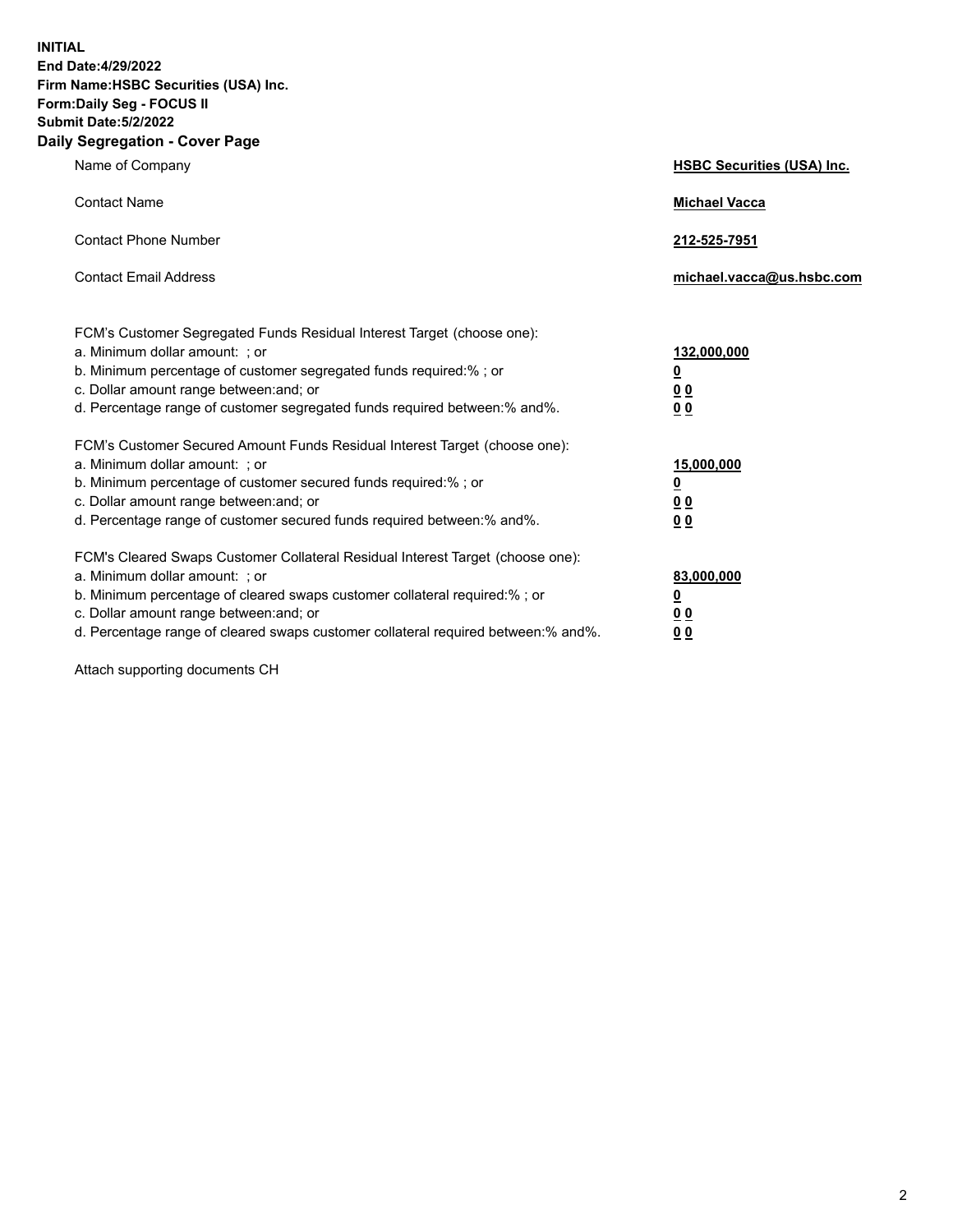**INITIAL End Date:4/29/2022 Firm Name:HSBC Securities (USA) Inc. Form:Daily Seg - FOCUS II Submit Date:5/2/2022 Daily Segregation - Secured Amounts** Foreign Futures and Foreign Options Secured Amounts Amount required to be set aside pursuant to law, rule or regulation of a foreign government or a rule of a self-regulatory organization authorized thereunder **0** [7305] 1. Net ledger balance - Foreign Futures and Foreign Option Trading - All Customers A. Cash **134,598,838** [7315] B. Securities (at market) **43,982,893** [7317] 2. Net unrealized profit (loss) in open futures contracts traded on a foreign board of trade **-16,174,725** [7325] 3. Exchange traded options a. Market value of open option contracts purchased on a foreign board of trade **0** [7335] b. Market value of open contracts granted (sold) on a foreign board of trade **0** [7337] 4. Net equity (deficit) (add lines 1. 2. and 3.) **162,407,006** [7345] 5. Account liquidating to a deficit and account with a debit balances - gross amount **2,937** [7351] Less: amount offset by customer owned securities **-2,783** [7352] **154** [7354] 6. Amount required to be set aside as the secured amount - Net Liquidating Equity Method (add lines 4 and 5) **162,407,160** [7355] 7. Greater of amount required to be set aside pursuant to foreign jurisdiction (above) or line 6. **162,407,160** [7360] FUNDS DEPOSITED IN SEPARATE REGULATION 30.7 ACCOUNTS 1. Cash in banks A. Banks located in the United States **31,929,465** [7500] B. Other banks qualified under Regulation 30.7 **0** [7520] **31,929,465** [7530] 2. Securities A. In safekeeping with banks located in the United States **43,982,892** [7540] B. In safekeeping with other banks qualified under Regulation 30.7 **0** [7560] **43,982,892** [7570] 3. Equities with registered futures commission merchants A. Cash **0** [7580] B. Securities **0** [7590] C. Unrealized gain (loss) on open futures contracts **0** [7600] D. Value of long option contracts **0** [7610] E. Value of short option contracts **0** [7615] **0** [7620] 4. Amounts held by clearing organizations of foreign boards of trade A. Cash **0** [7640] B. Securities **0** [7650] C. Amount due to (from) clearing organization - daily variation **0** [7660] D. Value of long option contracts **0** [7670] E. Value of short option contracts **0** [7675] **0** [7680] 5. Amounts held by members of foreign boards of trade A. Cash **145,311,035** [7700] B. Securities **0** [7710] C. Unrealized gain (loss) on open futures contracts **-16,174,725** [7720] D. Value of long option contracts **0** [7730] E. Value of short option contracts **0** [7735] **129,136,310** [7740] 6. Amounts with other depositories designated by a foreign board of trade **0** [7760] 7. Segregated funds on hand **0** [7765] 8. Total funds in separate section 30.7 accounts **205,048,667** [7770] 9. Excess (deficiency) Set Aside for Secured Amount (subtract line 7 Secured Statement Page 1 from Line 8) **42,641,507** [7380] 10. Management Target Amount for Excess funds in separate section 30.7 accounts **15,000,000** [7780] 11. Excess (deficiency) funds in separate 30.7 accounts over (under) Management Target **27,641,507** [7785]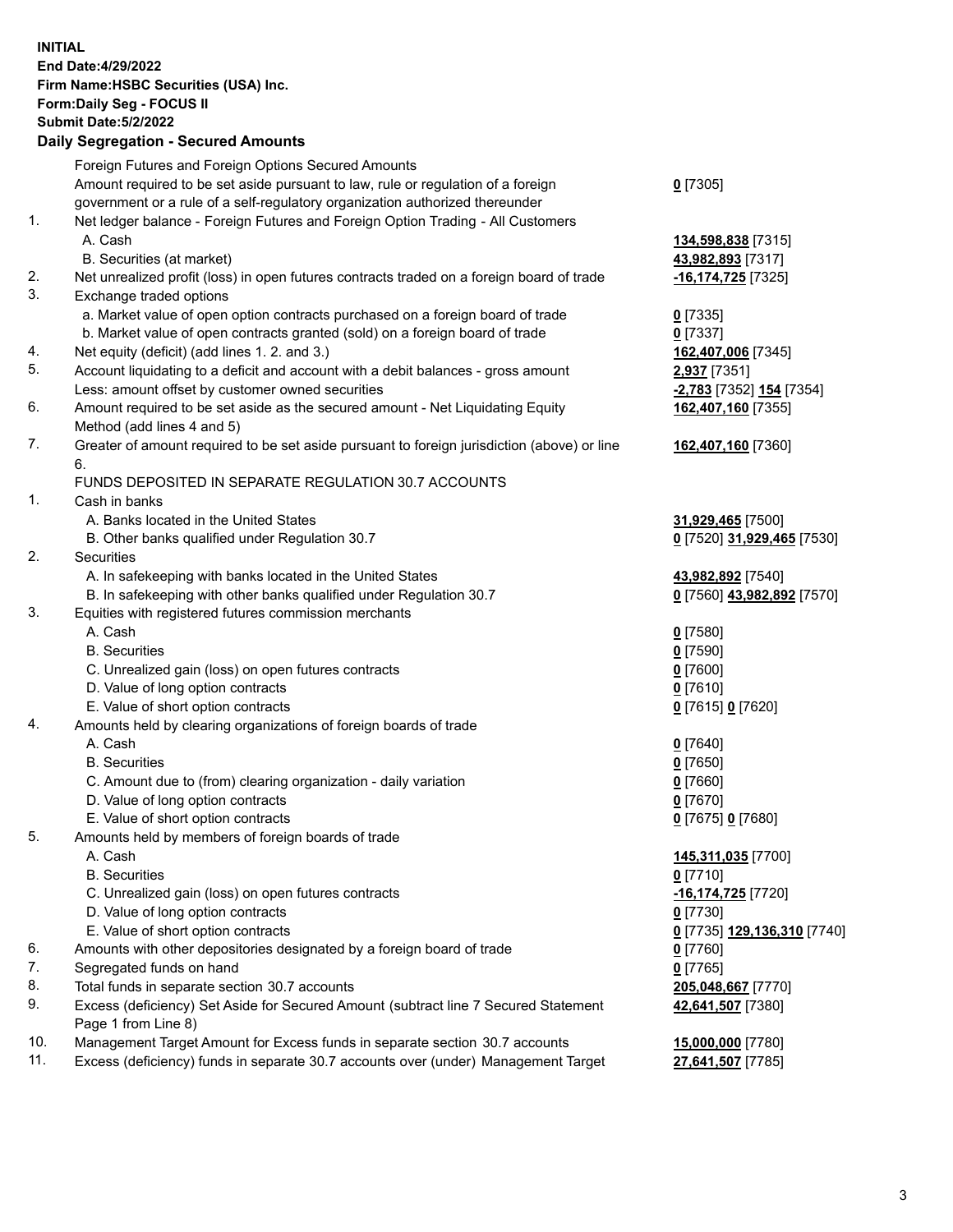|     | <b>INITIAL</b>                                                                      |                             |
|-----|-------------------------------------------------------------------------------------|-----------------------------|
|     | End Date: 4/29/2022                                                                 |                             |
|     | Firm Name: HSBC Securities (USA) Inc.                                               |                             |
|     | Form: Daily Seg - FOCUS II                                                          |                             |
|     | <b>Submit Date: 5/2/2022</b>                                                        |                             |
|     | Daily Segregation - Segregation Statement                                           |                             |
|     | SEGREGATION REQUIREMENTS(Section 4d(2) of the CEAct)                                |                             |
| 1.  | Net ledger balance                                                                  |                             |
|     | A. Cash                                                                             | 3,765,982,535 [7010]        |
|     | B. Securities (at market)                                                           | 1,111,341,108 [7020]        |
| 2.  | Net unrealized profit (loss) in open futures contracts traded on a contract market  | -2,288,689,250 [7030]       |
| 3.  | Exchange traded options                                                             |                             |
|     | A. Add market value of open option contracts purchased on a contract market         | 5,841,797,711 [7032]        |
|     | B. Deduct market value of open option contracts granted (sold) on a contract market | $-1,163,195,549$ [7033]     |
| 4.  | Net equity (deficit) (add lines 1, 2 and 3)                                         | 7,267,236,555 [7040]        |
| 5.  | Accounts liquidating to a deficit and accounts with                                 |                             |
|     | debit balances - gross amount                                                       | 13,358,628 [7045]           |
|     | Less: amount offset by customer securities                                          | -13,358,628 [7047] 0 [7050] |
| 6.  | Amount required to be segregated (add lines 4 and 5)                                | 7,267,236,555 [7060]        |
|     | FUNDS IN SEGREGATED ACCOUNTS                                                        |                             |
| 7.  | Deposited in segregated funds bank accounts                                         |                             |
|     | A. Cash                                                                             | 7,397,832 [7070]            |
|     | B. Securities representing investments of customers' funds (at market)              | $0$ [7080]                  |
|     | C. Securities held for particular customers or option customers in lieu of cash (at | 276,039,364 [7090]          |
|     | market)                                                                             |                             |
| 8.  | Margins on deposit with derivatives clearing organizations of contract markets      |                             |
|     | A. Cash                                                                             | 1,678,802,485 [7100]        |
|     | B. Securities representing investments of customers' funds (at market)              | 174,320,278 [7110]          |
|     | C. Securities held for particular customers or option customers in lieu of cash (at | 775,095,693 [7120]          |
|     | market)                                                                             |                             |
| 9.  | Net settlement from (to) derivatives clearing organizations of contract markets     | -239,210,346 [7130]         |
| 10. | Exchange traded options                                                             |                             |
|     | A. Value of open long option contracts                                              | 5,841,797,711 [7132]        |
|     | B. Value of open short option contracts                                             | -1,163,195,549 [7133]       |
| 11. | Net equities with other FCMs                                                        |                             |
|     | A. Net liquidating equity                                                           | -753,280 [7140]             |
|     | B. Securities representing investments of customers' funds (at market)              | $0$ [7160]                  |
|     | C. Securities held for particular customers or option customers in lieu of cash (at | 22,566,406 [7170]           |
|     | market)                                                                             |                             |
| 12. | Segregated funds on hand                                                            | 37,639,645 [7150]           |
| 13. | Total amount in segregation (add lines 7 through 12)                                | 7,410,500,239 [7180]        |
| 14. | Excess (deficiency) funds in segregation (subtract line 6 from line 13)             | 143,263,684 [7190]          |
| 15. | Management Target Amount for Excess funds in segregation                            | 132,000,000 [7194]          |
| 16. | Excess (deficiency) funds in segregation over (under) Management Target Amount      | 11,263,684 [7198]           |

Excess